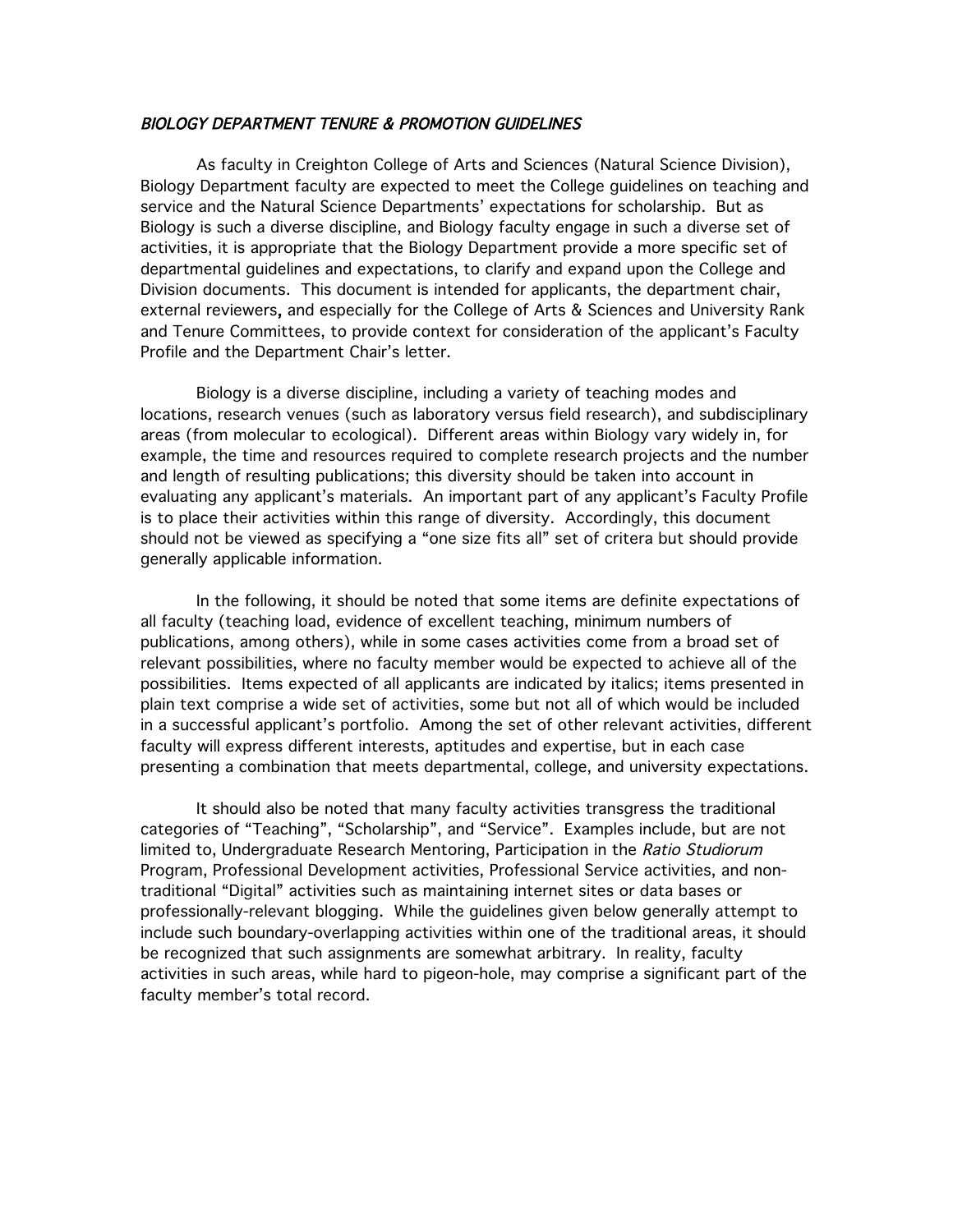# I. For Granting of Tenure:

### **Teaching**

- Evidence of excellent teaching, as provided not only from student evaluations but also from peer evaluations.
- Teaching courses at normal load levels (allowing for course releases and taking into account contact hours, not merely credit hours).
- Teaching an appropriate diversity of courses (examples: lower-division vs. upperdivision; lecture vs. laboratory/field vs. seminar/discussion; major vs. Core/non-major; Biology-only vs. cross-listed; traditional vs. online; oncampus vs. travel courses; Magis Core courses or Designations; largeenrollment vs. small-enrollment; participation in senior seminars or similar activities in interdisciplinary programs).
- Participation in the General Biology sequence of courses (Bio 201-206). New course development and revision of existing courses, the latter based on continuing course assessment.
- Professional development as manifested, for example, in participation in pedagogy workshops or webinars.

### **Scholarship**

- Evidence of establishment of a well-defined research program at Creighton with likelihood of a succesful continuing trajectory.
- 2-3 publications in peer-reviewed journals, counting ones based on research prior to Creighton, but including at least one based on work done after coming to Creighton. (Quality & prestige of journals should be appropriately considered, as well as the extent of individuals' contributions to the publications. Pedagogical scholarship may be included, provided it meets the same peer-review standards.)
- Mentoring of undergraduate researchers (normally averaging at least 2 per year), resulting in regular student-involving presentations at local, state, or national meetings.
- Regular participation at regional/national/international scientific meetings, typically 1-2 scholarly presentations annually.
- Submission of two or more research grant applications, which may include intramural grants.

### Service

Departmental service, such as major advising, writing letters of recommendation, participation in departmental curriculum assessment and revision, participation in peer evaluation of colleagues' teaching, service on search committees, and assistance to Admissions and Public Relations.

College/University, professional, or community service at an appropriate level, such as membership in college or university committees, participation in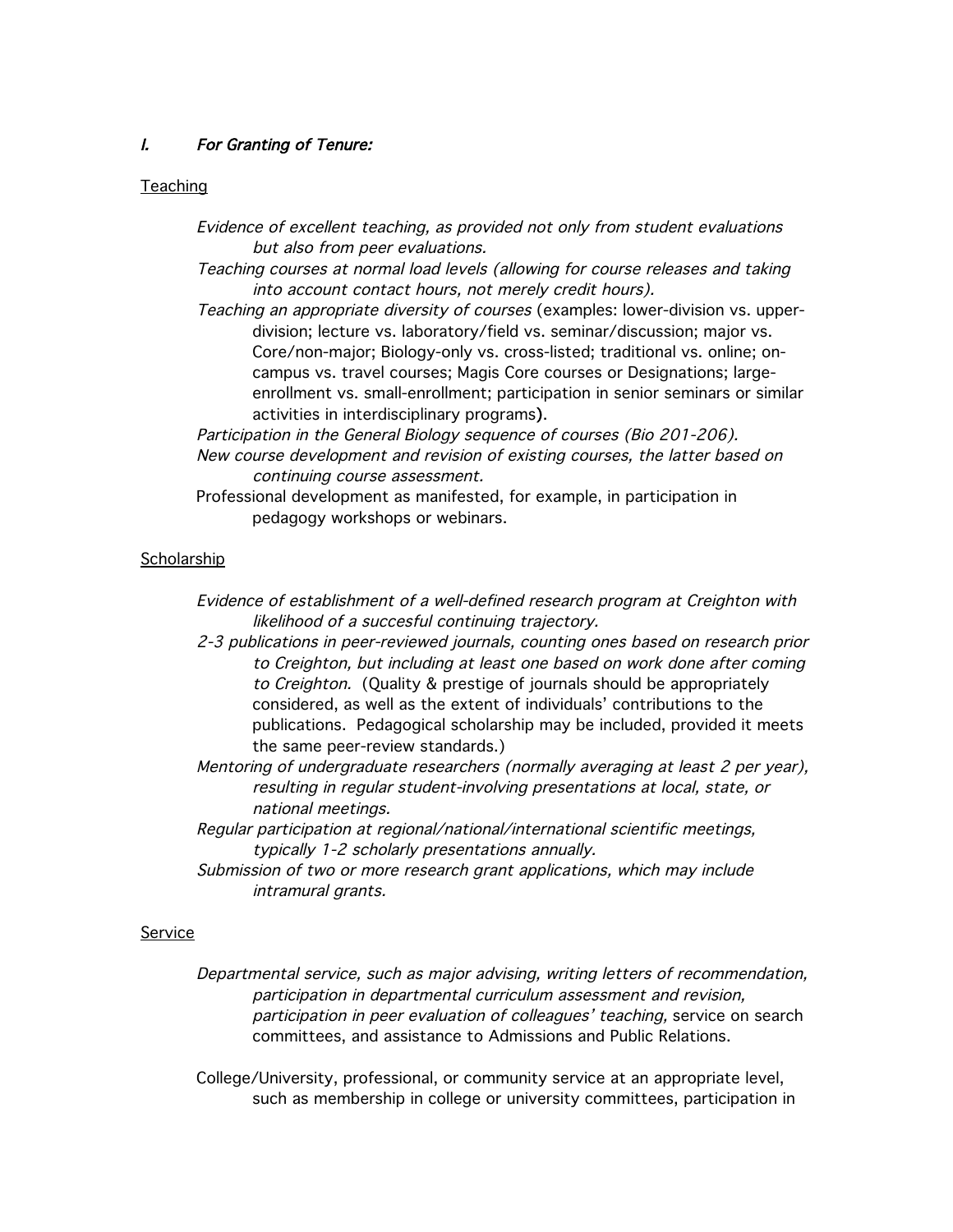professional organizations' activities, or science fair judging or talks for schools or community groups.

## II. For Promotion to Associate Professor:

No additional criteria beyond those listed above for Teaching or Service.

## **Scholarship**

In addition to the above criteria:

1-2 additional publications in peer-reviewed journals based on work done after coming to Creighton. Submission of at least one extramural grant request.

# III. For Promotion to Full Professor:

Moving up in rank from Associate to Full Professor may not involve only "doing more of the same", but may entail significant changes in a faculty member's activities and role in the campus and broader community. In particular, leadership roles on and off campus, in teaching, service, or scholarship areas, are more often and appropriately undertaken. In applying the following criteria, department chairs, external reviewers, and college and university rank and tenure committees should take into appropriate account the constraints imposed in achieving some criteria due to assumption of such leadership positions (examples, among many others, include service as a department chair, president of a professional society, or editor of a journal).)

The above, plus many of the following (expectations of all indicated by italics)

## **Teaching**

| Sustained evidence of excellent teaching from student and peer            |
|---------------------------------------------------------------------------|
| evaluations.                                                              |
| Continuing course development and revision reflecting incorporation of    |
| information from ongoing course assessment.                               |
| Recognition by peers and administrators of teaching quality, as evidenced |
| for example by requests to serve as guest lecturer in                     |
| others' courses, or receipt of such awards as the Dean's                  |
| Award or the Robert F. Kennedy Award.                                     |
| Participation in interdisciplinary teaching areas such as Environmental   |
| Science, Neuroscience, Graduate & Professional Studies, Honors            |
| Program, Post-Baccalaureate Pre-Medical & Pre-Dental Program,             |
| etc.                                                                      |
| Exploration of new teaching methods and technologies, reflecting          |
| participation in pedagogical symposia, workshops, etc.                    |
| Development of Service Learning courses if appropriate and of interest.   |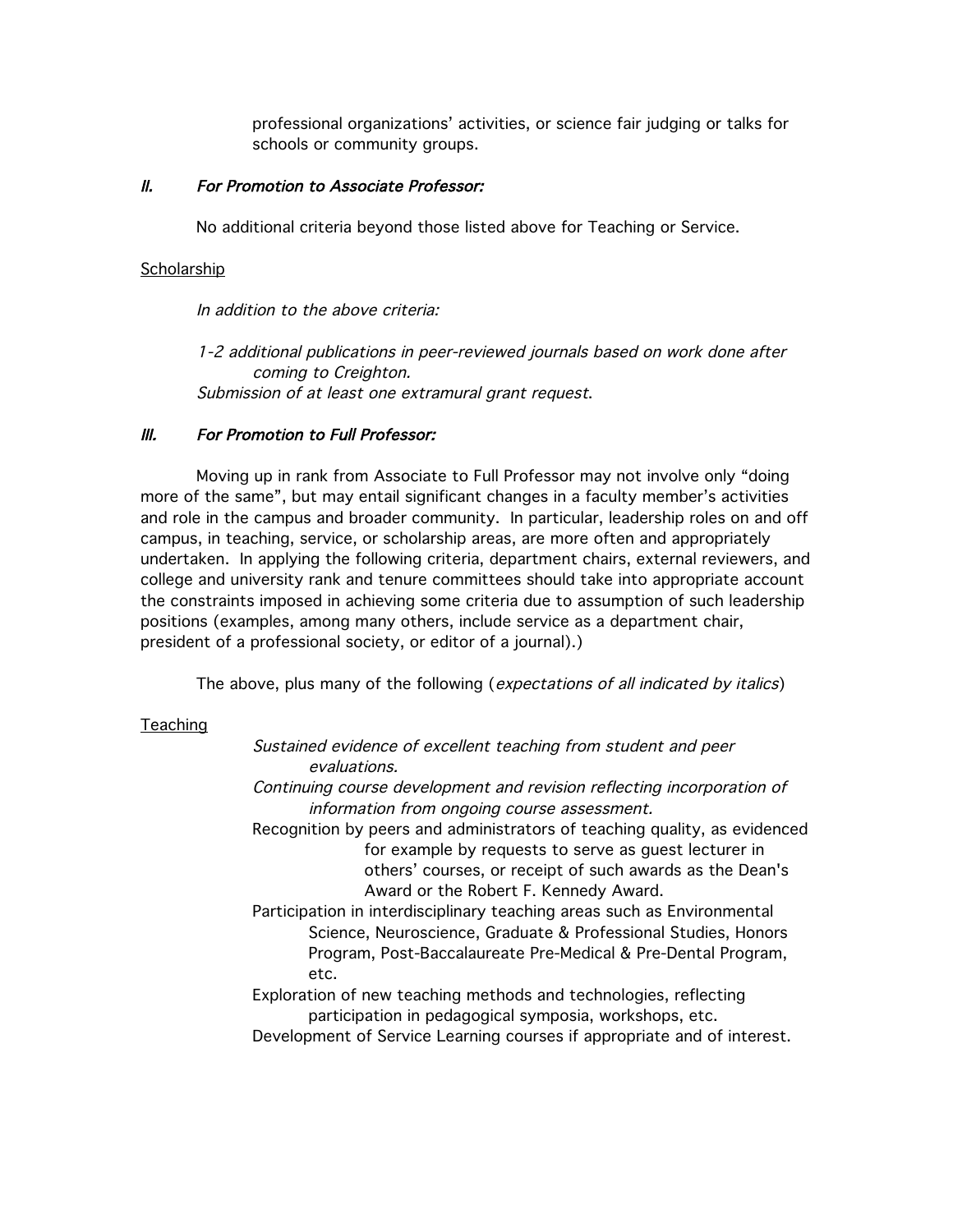### **Scholarship**

(Note: In this area, attaining the rank of Full Professor entails three clusters of criteria: (1) Evidence of continuing activity at expected levels subsequent to granting of tenure and promotion to Associate Professor; (2) Evidence of a scholarly trajectory sustainable throughout the rest of the applicant's career; and (3) Evidence of significant standing in the Creighton University community and the applicant's professional field. While these overlap, the applicant is expected to present recognizable achievement in all three.)

Continued publication record:

3-5 additional publications, typically in peer-reviewed outlets after promotion to Associate Professor (not necessarily in traditional journals only, but also papers in digital journals, book chapters, symposium proceedings, and agency or task force reports; possibly including pedagogical research; not necessarily only results of personal research but also material of more general or synthetic nature such as books, textbooks, laboratory manuals, instructors' manuals, reports or white papers from task forces, government agencies or non-governmental organizations).

Evidence of impact of publications as for example from number of citations by peers.

Continued mentoring of undergraduate researchers at previous levels, resulting not only in student presentations at meetings but also student co-authorship of at least one peer-reviewed publication.

Continuing regular participation in scientific meetings (typically 1-2 per year) (which could include national and international as well as local and regional meetings; presentation of invited talks or plenary addresses; organization of or participation in national or international symposia; etc.).

Continuing submission of grant applications, including extramural, preferably with success in obtaining external support.

Successful completion of Sabbatical Leave project(s), with evidence of positive impacts on teaching, scholarship, or service.

Collaboration in scholarship with colleagues at other institutions (local, national, or international).

Awards in recognition of scholarship from Creighton or scientific organizations.

### Service

Service on College committees, in College Assessment activities, etc. Service on University committees.

Levels of Professional Service in keeping with recognition as an important member of the national community of one's field, such as: service in, or leadership of professional societies or committees of